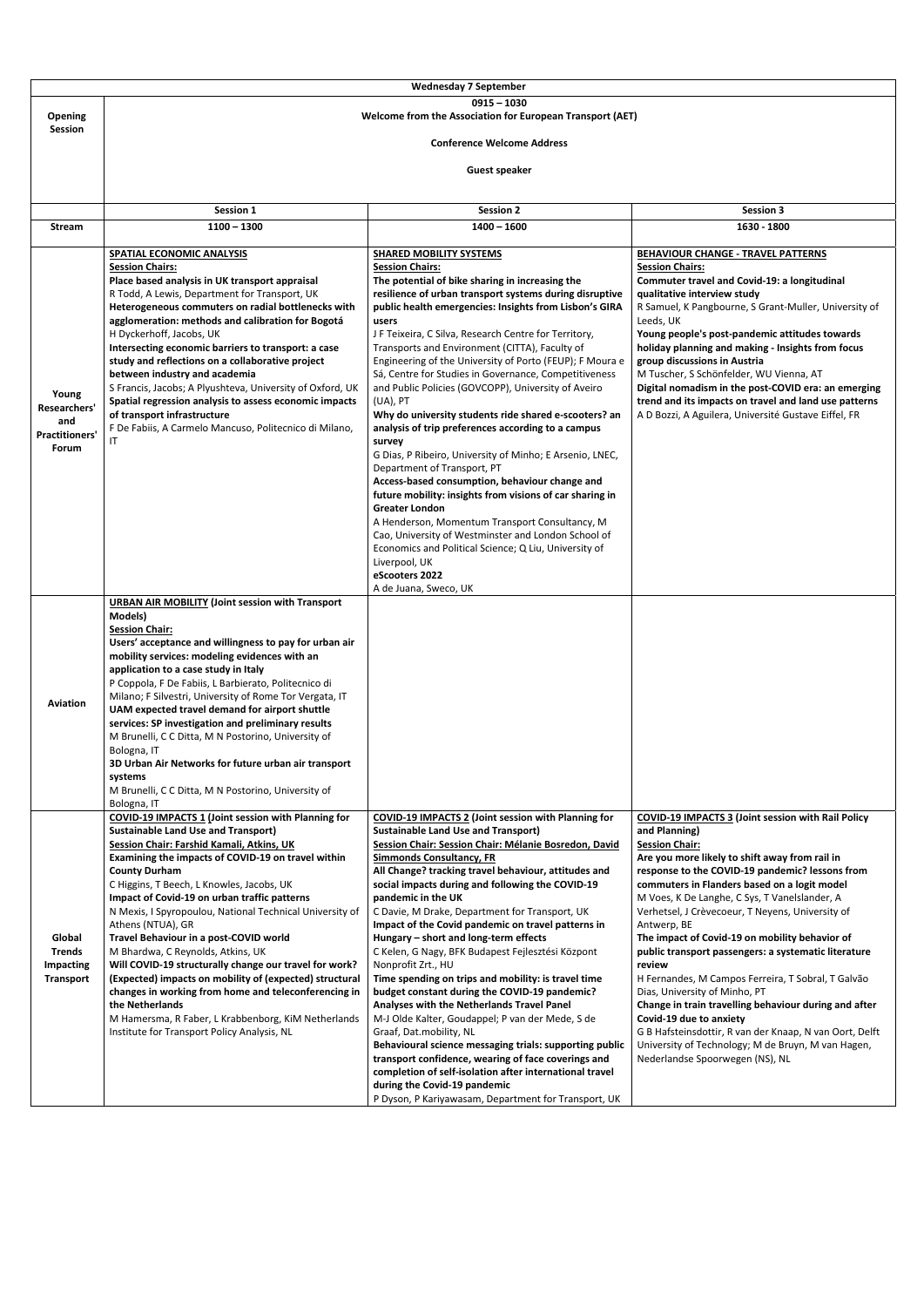|                                                                                      | Session 1                                                                                                                                                                                                                                                                                                                                                                                                                                                                                                                                                                                                                                                                                                                                                                                  | <b>Session 2</b>                                                                                                                                                                                                                                                                                                                                                                                                                                                                                                                                                                                                                                                                                                                                                                                                                                                                                                                                                                                                                  | <b>Session 3</b>                                                                                                                                                                                                                                                                                                                                                                                                                                                                                                                                                                                                                                                                                                                                                     |
|--------------------------------------------------------------------------------------|--------------------------------------------------------------------------------------------------------------------------------------------------------------------------------------------------------------------------------------------------------------------------------------------------------------------------------------------------------------------------------------------------------------------------------------------------------------------------------------------------------------------------------------------------------------------------------------------------------------------------------------------------------------------------------------------------------------------------------------------------------------------------------------------|-----------------------------------------------------------------------------------------------------------------------------------------------------------------------------------------------------------------------------------------------------------------------------------------------------------------------------------------------------------------------------------------------------------------------------------------------------------------------------------------------------------------------------------------------------------------------------------------------------------------------------------------------------------------------------------------------------------------------------------------------------------------------------------------------------------------------------------------------------------------------------------------------------------------------------------------------------------------------------------------------------------------------------------|----------------------------------------------------------------------------------------------------------------------------------------------------------------------------------------------------------------------------------------------------------------------------------------------------------------------------------------------------------------------------------------------------------------------------------------------------------------------------------------------------------------------------------------------------------------------------------------------------------------------------------------------------------------------------------------------------------------------------------------------------------------------|
| <b>Stream</b>                                                                        | $1100 - 1300$                                                                                                                                                                                                                                                                                                                                                                                                                                                                                                                                                                                                                                                                                                                                                                              | $1400 - 1600$                                                                                                                                                                                                                                                                                                                                                                                                                                                                                                                                                                                                                                                                                                                                                                                                                                                                                                                                                                                                                     | 1630 - 1800                                                                                                                                                                                                                                                                                                                                                                                                                                                                                                                                                                                                                                                                                                                                                          |
| <b>Planning for</b><br><b>Sustainable</b><br>Land Use and<br><b>Transport</b>        | <b>HUB DESIGN</b><br><b>Session Chair:</b><br>Bike-sharing usage and the effects from the built<br>environment: a forecasting model based on POI data<br>C M Rutka, H Reckermann, T Dannewald, M Kowald,<br>Hochschule RheinMain, Wiesbaden, DE<br>Apriori modal choice estimation for transit oriented<br>developments (TOD): a developing nation context<br>B S Manoj, K G Arkopal, IIT Kharagpur, IN<br>Mobility hubs as enablers of more inclusive transport:<br>a comprehensive analysis of the needs and barriers of<br>vulnerable populations<br>L Martinez, J Pappers, I Keserü, Vrije Universiteit<br>Brussel, BE<br>Piazza dei Cinquecento: pedestrian-centric vision for<br>the most congested intermodal hub in Italy<br>M Villani, G Acciaro, J Ognibene, NET Engineering, IT |                                                                                                                                                                                                                                                                                                                                                                                                                                                                                                                                                                                                                                                                                                                                                                                                                                                                                                                                                                                                                                   | <b>ACTIVE TRAVEL APPRAISAL (Joint session with</b><br><b>Transport Economics, Finance and Appraisal)</b><br><b>Session Chair: James Odeck, Public Roads</b><br><b>Administration, NO</b><br>Assessing the costs and benefits of the sustainable<br>urban mobility transition in a European city<br>S Borgato, F Chirico, F Fermi, TRT Trasporti e<br>Territorio; Y Le Petit, EIT Urban Mobility, IT<br>The real value of cycling: representing all benefits<br>of cycling in economic appraisal tools<br>D Tordai, T Andrejszki, A Munkácsy, KTI Institute for<br>Transport Sciences Non-profit Ltd., HU<br>Financial incentives for travel by sustainable<br>transport modes in the retail and leisure sectors<br>N Montague, A Rodríguez Coterón, H Hung, Arup, IE |
| <b>Planning for</b><br><b>Sustainable</b><br><b>Land Use and</b><br><b>Transport</b> | <b>INCLUSION 1</b><br><b>Session Chair:</b><br>Applying the concept of well-being to the transport<br>domain: lessons and recommendations from a study<br>of Dutch national transport policy<br>D Snellen, M 't Hoen, J Bastiaanssen, PBL Netherlands<br>Environmental Assessment Agency, NL<br><b>Building multidimensional indicators of transport</b><br>poverty: an application to Germany<br>A Rangel Guevara, Université Savoie Mont Blanc,<br>Institut de Recherche en Gestion et Economie<br>(IREGE), FR<br>Spatiotemporal differences in accessibility to jobs<br>and amenities in the Netherlands<br>J Bastiaanssen, M Breedijk, PBL Netherlands<br>Environmental Assessment Agency, NL                                                                                          | <b>COVID-19 IMPACTS 2 (Joint session with Global Trends</b><br>impacting Transport)<br>Session Chair: Mélanie Bosredon, David Simmonds<br>Consultancy, FR<br>All Change? tracking travel behaviour, attitudes and<br>social impacts during and following the COVID-19<br>pandemic in the UK<br>C Davie, M Drake, Department for Transport, UK<br>Impact of the Covid pandemic on travel patterns in<br>Hungary - short and long-term effects<br>C Kelen, G Nagy, BFK Budapest Fejlesztési Központ<br>Nonprofit Zrt., HU<br>Time spending on trips and mobility: is travel time<br>budget constant during the COVID-19 pandemic?<br>Analyses with the Netherlands Travel Panel<br>M-J Olde Kalter, Goudappel; P van der Mede, S de<br>Graaf, Dat.mobility, NL<br>Behavioural science messaging trials: supporting public<br>transport confidence, wearing of face coverings and<br>completion of self-isolation after international travel<br>during the Covid-19 pandemic<br>P Dyson, P Kariyawasam, Department for Transport, UK | <b>INCLUSION 2</b><br><b>Session Chair:</b><br>Travel for all: personalised journey planning to<br>reduce social isolation in older adults<br>C Reynolds, M Bhardwa, D Campbell, Atkins, UK<br>Planning for gender-inclusive in urban areas: an<br>application to the City of Naples (Italy)<br>G Carpentieri, C Guida, C Gargiulo, L Abdelfattah, A<br>Gorrini, F Messa, R Choubassi, University of Naples<br>Federico II, IT<br>Interventions to address women's perceptions of<br>and reality of safe travel on rail in the United<br>Kingdom<br>D Chapman-Chamberlain, Innovate UK KTN, UK                                                                                                                                                                       |
| <b>Transport</b><br>Economics,<br><b>Finance and</b><br><b>Appraisal</b>             | <b>EVALUATION</b><br><b>Session Chair:</b><br>Meta evaluation of local major schemes. what are<br>the lessons for scheme promotors and transport<br>practitioners?<br>G Oakes, Atkins; J McCurry, Department for<br>Transport, UK<br><b>Economic Performance Impacts of Road</b><br><b>Enhancements (EPIRE) evaluation</b><br>M Clark, Department for Transport; S Carter, C Hale,<br>M Matthews, Ipsos Mori research team, UK<br><b>Congested values of travel time (CVTT)</b><br>B Jamieson, Department for Transport, UK<br>Reference-dependent customer behaviour<br>C X Ng, T Hogg, Oxera Consulting LLP, UK                                                                                                                                                                          | <b>ENVIRONMENTAL TAX/PRICING</b><br><b>Session Chair:</b><br>Greener vehicle taxation in middle income countries<br>I Kövesdi, KTI, HU<br>A parsimonious model for transport project<br>assessment in a distorted economy: taxes,<br>congestion, market power  and paradoxes<br>J Massiani, E Quinet, Università Milano Bicocca, IT<br>Second-round effects of carbon fuel taxation in<br>transportation: inequality in access to alternatives<br>hampers progressiveness<br>T Mocanu, I Dubernet, F Koller, DLR - Institute of<br>Transport Research, DE                                                                                                                                                                                                                                                                                                                                                                                                                                                                         | <b>ACTIVE TRAVEL APPRAISAL (Joint session with</b><br><b>Planning for Sustainable Land Use and Transport)</b><br><b>Session Chair:</b><br>Assessing the costs and benefits of the sustainable<br>urban mobility transition in a European city<br>S Borgato, F Chirico, F Fermi, TRT Trasporti e<br>Territorio; Y Le Petit, EIT Urban Mobility, IT<br>The real value of cycling: representing all benefits<br>of cycling in economic appraisal tools<br>D Tordai, T Andrejszki, A Munkácsy, KTI Institute for<br>Transport Sciences Non-profit Ltd., HU<br>Financial incentives for travel by sustainable<br>transport modes in the retail and leisure sectors<br>N Montague, A Rodríguez Coterón, H Hung, Arup, IE                                                   |
| <b>Local Public</b><br><b>Transport</b>                                              | <b>OPERATIONS</b><br><b>Session Chair:</b><br>The impact of reducing car speed on public<br>transport in cities: more than just a road sign<br>R Huisman, Goudappel, NL<br>Quantification of the joint impact of internal and<br>external variables on bus travel time in mixed traffic<br>corridors<br>Y Montero-Lamas, M Novales, A Orro, Universidade<br>da Coruña, ES                                                                                                                                                                                                                                                                                                                                                                                                                  | <b>INCLUSIVE MOBILITY</b><br><b>Session Chair:</b><br>Standards for improved usability of information<br>monitors and displays in public transport<br>E Fürst; G Lamprecht, WU Vienna, AT<br>Designing and operating inclusive transport<br>networks to manage and mitigate social inequalities<br>in a post-covid era<br>S Shuttleworth, N Luhr, Mott MacDonald, UK<br>Transport-related social exclusion and its impacts on                                                                                                                                                                                                                                                                                                                                                                                                                                                                                                                                                                                                     | <b>ACCESS/EGRESS</b><br><b>Session Chair:</b><br>Shared micromobility and public transport<br>integration. A mode choice study using stated<br>preference data<br>A Montes Rojas, N Geržinic, W Veeneman, N van<br>Oort, S Hoogendoorn, TU Delft, NL<br>Understanding the whole station choice concept<br>by cyclists<br>A Barneveld, R Huisman, Goudappel, NL                                                                                                                                                                                                                                                                                                                                                                                                       |

| the different social groups                            |  |
|--------------------------------------------------------|--|
| J P Lieszkovszky, KTI Institute for Transport Sciences |  |
| Non-Profit Ltd., HU                                    |  |
| Mobility of the elderly during the Covid-19 crisis -   |  |
| what can we learn from pandemic for future local       |  |
| public transport?                                      |  |
| N Klassen, Hochschule Muenchen/University of           |  |
| Applied Sciences; C Joedden, Kantar, DE                |  |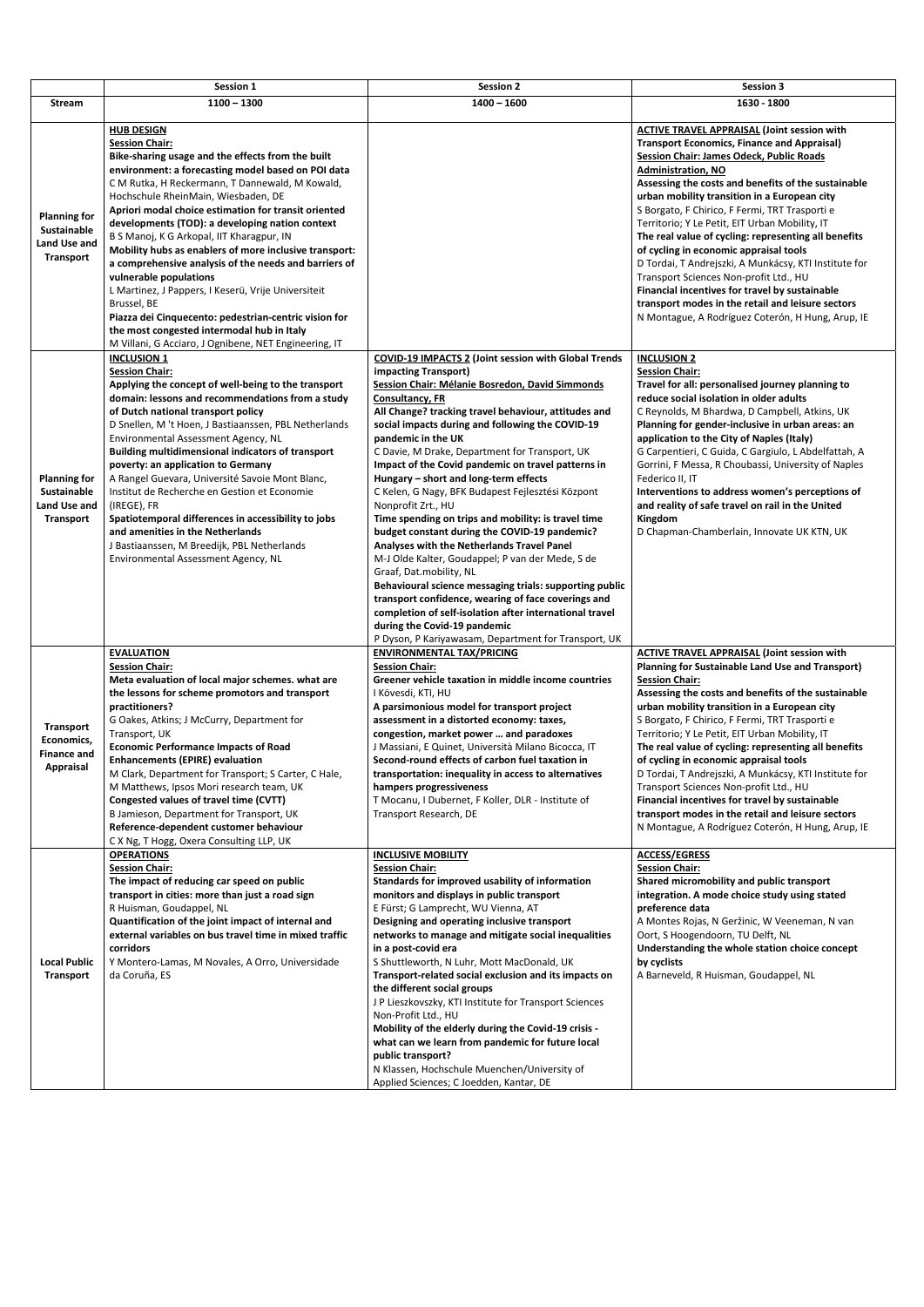|                                                              | Session 1                                                                                                                                                                                                                                                                                                                                                                                                                                                                                                                                                                                                                                                                                                                                                                                                                  | <b>Session 2</b>                                                                                                                                                                                                                                                                                                                                                                                                                                                                                                                                                                                                                                                                                                                                                                                                                                             | <b>Session 3</b>                                                                                                                                                                                                                                                                                                                                                                                                                                                                                                                                                                                                                                                                                                                                                                                                                         |
|--------------------------------------------------------------|----------------------------------------------------------------------------------------------------------------------------------------------------------------------------------------------------------------------------------------------------------------------------------------------------------------------------------------------------------------------------------------------------------------------------------------------------------------------------------------------------------------------------------------------------------------------------------------------------------------------------------------------------------------------------------------------------------------------------------------------------------------------------------------------------------------------------|--------------------------------------------------------------------------------------------------------------------------------------------------------------------------------------------------------------------------------------------------------------------------------------------------------------------------------------------------------------------------------------------------------------------------------------------------------------------------------------------------------------------------------------------------------------------------------------------------------------------------------------------------------------------------------------------------------------------------------------------------------------------------------------------------------------------------------------------------------------|------------------------------------------------------------------------------------------------------------------------------------------------------------------------------------------------------------------------------------------------------------------------------------------------------------------------------------------------------------------------------------------------------------------------------------------------------------------------------------------------------------------------------------------------------------------------------------------------------------------------------------------------------------------------------------------------------------------------------------------------------------------------------------------------------------------------------------------|
| <b>Stream</b>                                                | $1100 - 1300$                                                                                                                                                                                                                                                                                                                                                                                                                                                                                                                                                                                                                                                                                                                                                                                                              | $1400 - 1600$                                                                                                                                                                                                                                                                                                                                                                                                                                                                                                                                                                                                                                                                                                                                                                                                                                                | 1630 - 1800                                                                                                                                                                                                                                                                                                                                                                                                                                                                                                                                                                                                                                                                                                                                                                                                                              |
| <b>EUSAIR</b>                                                |                                                                                                                                                                                                                                                                                                                                                                                                                                                                                                                                                                                                                                                                                                                                                                                                                            | Planning transport infrastructure at macro-<br>regional scale<br>Sponsored by EUSAIR Facility Point                                                                                                                                                                                                                                                                                                                                                                                                                                                                                                                                                                                                                                                                                                                                                          |                                                                                                                                                                                                                                                                                                                                                                                                                                                                                                                                                                                                                                                                                                                                                                                                                                          |
| <b>Rail Policy</b><br>and Planning                           |                                                                                                                                                                                                                                                                                                                                                                                                                                                                                                                                                                                                                                                                                                                                                                                                                            |                                                                                                                                                                                                                                                                                                                                                                                                                                                                                                                                                                                                                                                                                                                                                                                                                                                              | COVID-19 IMPACTS 3 (Joint session with Global<br><b>Trends impacting Transport)</b><br><b>Session Chair:</b><br>Are you more likely to shift away from rail in<br>response to the COVID-19 pandemic? lessons from<br>commuters in Flanders based on a logit model<br>M Voes, K De Langhe, C Sys, T Vanelslander, A<br>Verhetsel, J Crèvecoeur, T Neyens, University of<br>Antwerp, BE<br>The impact of Covid-19 on mobility behavior of<br>public transport passengers: a systematic literature<br>review<br>H Fernandes, M Campos Ferreira, T Sobral, T Galvão<br>Dias, University of Minho, PT<br>Change in train travelling behaviour during and after<br>Covid-19 due to anxiety<br>G B Hafsteinsdottir, R van der Knaap, N van Oort, Delft<br>University of Technology; M de Bruyn, M van Hagen,<br>Nederlandse Spoorwegen (NS), NL |
| Intelligent<br>Mobility -<br>management<br>and<br>operations | <b>MULTI-MOBILITY</b><br><b>Session Chair:</b><br>Policy making for an inclusive and accessible digital<br>mobility system<br>H Delaere, S Basu, I Keserü, Vrije Universiteit Brussel, BE<br>Drivers and barriers of Mobility-as-a-Service: insights<br>from stakeholders of two Italian cities<br>F Piras, A Scalas, E Sottile, I Meloni, University of<br>Cagliari, IT<br>Determining the enablers and barriers for shared<br>mobility service providers<br>E Coenegrachts, J Beckers, T Vanelslander, A Verhetsel,<br>University of Antwerp, NL                                                                                                                                                                                                                                                                         | AI, WHAT ABOUT SAFETY?<br><b>Session Chair:</b><br>PHilita: a novel, dynamic multi-modal route planner<br>for commuter load distribution and COVID-19-travel-<br>risk minimisation on metro networks<br>Y Skeete, F Kong, S Jain, R Ruiz Fernandez, S Ahmad<br>Jailani, University of Bristol, UK<br>The short-term potential of Artificial Intelligence for<br>traffic management<br>H Taale, Rijkswaterstaat & TU Delft; E Walraven, D<br>Spruijtenburg, I Wilmink, TNO, NL<br>The frequency of accidents and injuries from E-<br>scooters: analyses of data registered in Oslo<br>A M Bjerkan, A Engebretsen, R Steinbakk, Norwegian<br>Public Roads Administration, NO<br>Investigation into effective measures to improve<br>cyclists' safety at complex road networks and junctions<br>J Akhter, A Ali, A Bayyati, London South Bank University,<br>UK |                                                                                                                                                                                                                                                                                                                                                                                                                                                                                                                                                                                                                                                                                                                                                                                                                                          |
| <b>Freight and</b><br><b>Logistics</b>                       | <b>MODE SHIFT POTENTIAL</b><br><b>Session Chair:</b><br>External benefits from modal shift in freight<br>transport in North-western Europe<br>O Jonkeren, KiM Netherlands Institute for Transport<br>Policy Analysis; K Friso, DAT.mobility; L Hek,<br>Goudappel, NL<br>Assessment of market potential for new intermodal<br>transport services in the Eastern Mediterranean<br>S Kapros, I Pervanas, V Lioumi, University of the<br>Aegean, GR<br>Development of railway networks for freight<br>mobility in the Ionian Euro-Mediterranean context<br>D Gattuso, G C Cassone, D Pellicanò, Mediterranea<br>University of Reggio Calabria, IT<br>Objective decision making in the event of<br>disruptions - potentials for single wagonload<br>transport network control<br>M Krauth, D Haalboom, P Salger, TU Dresden, DE | USING MODELS FOR FREIGHT SOLUTIONS (Joint<br>session with Transport Models)<br><b>Session Chair:</b><br>Decarbonizing the Norwegian freight transportation<br>system<br>S J Bakker, R van Beesten, I Brynildsen, A Sandvig, M<br>Siqveland, A Tomasgard, Norwegian University of<br>Science and Technology (NTNU), NO<br>Alternative freight model structures and their data<br>dependencies - lessons from the US and Australia<br>C McHugh, Tom van Vuren, Veitch Lister Consulting; P<br>Camargo, Outer Loop Consulting, AU<br>Modelling vans; a detailed insight into travel<br>behaviour<br>W Cui, L Monaghan, Transport for the North; M<br>Buckley, WSP, UK                                                                                                                                                                                           | USING DATA FOR FREIGHT SOLUTIONS (Joint session<br>with Data)<br><b>Session Chair:</b><br>A novel approach to developing LGV trip matrices<br>for the second generation of regional traffic models<br>R Tolouei, A Sayegh, M-J Thornton, AECOM, UK<br>Exploring traffic and infrastructure challenges for<br>partly automated truck platoons on Norwegian two-<br>way, two-lane roads<br>M Metallinos Log, M Eitrheim, T Tørset, Norwegian<br>University of Science and Technology (NTNU), NO<br>Artificial Intelligence (AI) technologies in port<br>operations: survey to collect data about status of AI<br>in port operation<br>M Farzadmehr, V Carlan, T Vanelslander, University of<br>Antwerp, BE                                                                                                                                 |
|                                                              | DATA DRIVEN TOOLKITS FOR DECISION SUPPORT<br>Session Chair: Dirk van Amelsfort, Goudappel, NL<br>The New Mobility Data and Solutions Toolkit                                                                                                                                                                                                                                                                                                                                                                                                                                                                                                                                                                                                                                                                               | UNDERSTANDING MULTIMODAL TRAVEL PATTERNS<br><b>VIA DATA</b><br>Session Chair: Len Johnstone, Independent                                                                                                                                                                                                                                                                                                                                                                                                                                                                                                                                                                                                                                                                                                                                                     | USING DATA FOR FREIGHT SOLUTIONS (Joint session<br>with Freight and Logistics)<br><b>Session Chair:</b>                                                                                                                                                                                                                                                                                                                                                                                                                                                                                                                                                                                                                                                                                                                                  |

**Data** 

## **(nuMIDAS): shared‐mobility services use cases in Milan and their transferability**

V Paruscio, V Mazzeschi, A Luè, Poliedra‐Politecnico di Milano; A Giovannini, C Covelli, AMAT, Agenzia Mobilità Ambiente e Territorio, IT; C Mylonas, D Tzanis, CERTH‐ HIT, Centre for Research and Technology Hellas‐Hellenic Institute of Transport, GR; S Maerivoet, Transport & Mobility Leuven, BE

**Automating multi‐criteria assessment for transport projects** 

N Montague, A Rodríguez Coterón, Arup, IE **The future of accessibility modelling in Scotland: innovative uses of data to create the bespoke National Public Transport Accessibility Tool (NaPTAT) for Scotland's 2nd Strategic Transport Projects Review**  K Chesney, T Bisset, Jacobs, UK

## **Consultant, AU**

**Ecosystem mobility: public private collaboration optimizing transport systems via a data ecosystem**  L Wismans, Goudappel and University of Twente; D van Amelsfort, N Juffermans, A ldenburger Goudappel; J de Bruijn, E van den Belt, Dat.mobility, NL

**The interplay of bikesharing, carsharing and public transport ‐ a spatiotemporal analysis of booking data**  A Reiffer, T Wörle, P Vortisch, Karlsruhe Institute of Technology, DE

**Leveraging floating car data for estimates of door‐to‐ door road travel time unreliability** 

C Jacobs‐Crisioni, European Commission, Joint Research Centre, IT; E Koomen, Y König, VU University Amsterdam, NL

**Tourists among commuters: identification and** 

**mobility patterns analysis** 

M Campos Ferreira, T Galvão Dias, Faculdade de Engenharia da Universidade do Porto, PT

**A novel approach to developing LGV trip matrices for the second generation of regional traffic models**  R Tolouei, A Sayegh, M‐J Thornton, AECOM, UK **Exploring traffic and infrastructure challenges for partly automated truck platoons on Norwegian two‐ way, two‐lane roads** 

M Metallinos Log, M Eitrheim, T Tørset, Norwegian University of Science and Technology (NTNU), NO **Artificial Intelligence (AI) technologies in port operations: survey to collect data about status of AI in port operation** 

M Farzadmehr, V Carlan, T Vanelslander, University of Antwerp, BE